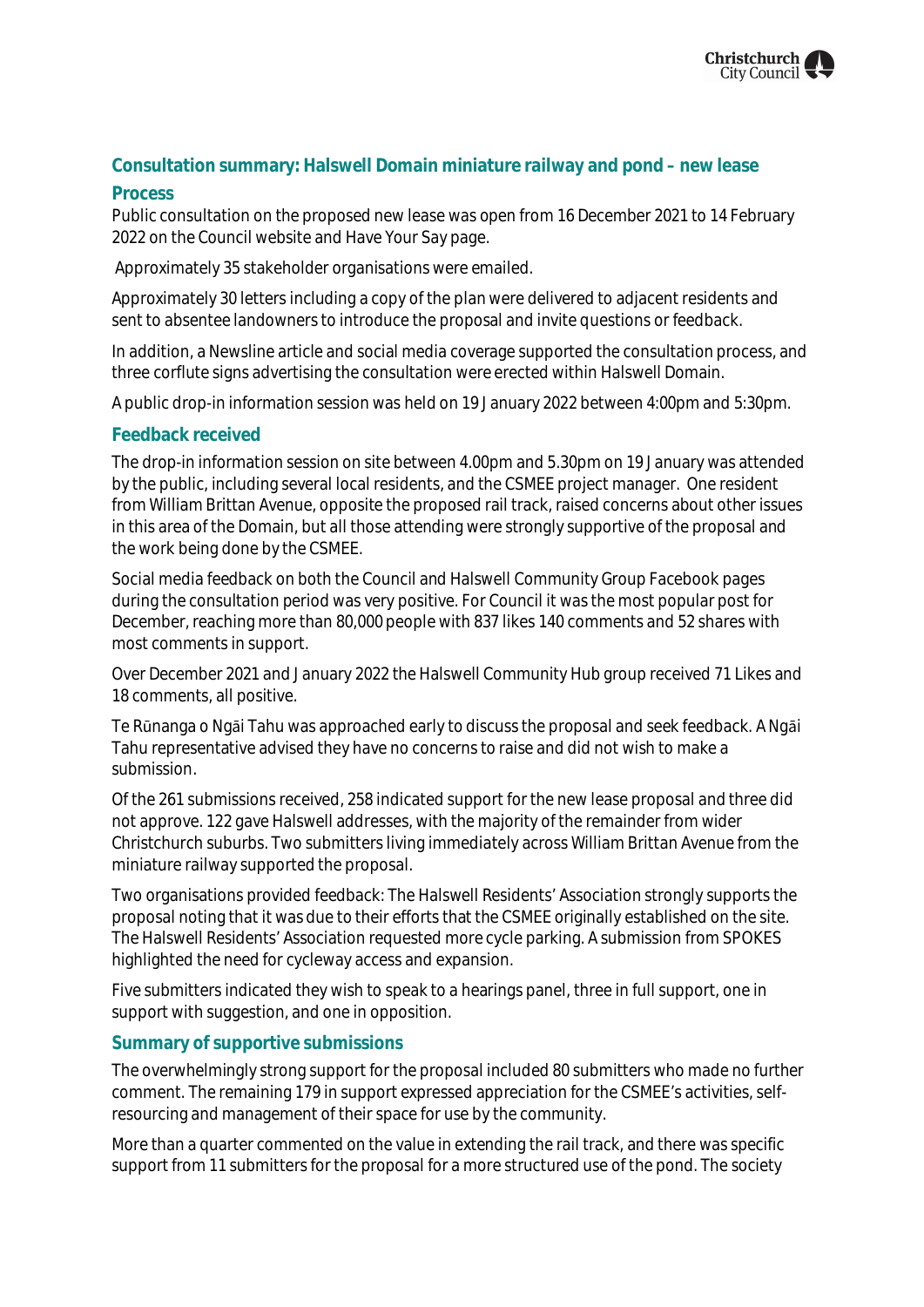members provide a positive atmosphere in a suitable environment to attract all ages, especially families and young children, as noted by half the submitters. This affordable activity complements other domain uses and does not restrict other activities. Feedback also noted family groups make use of the CSMEE operation, and surrounding area, for other family activities such as birthday parties.

More than a quarter of submitters noted the CSMEE operation as real asset to the Halswell community, and nearly as many commented that the miniature trains are also an attraction for wider Christchurch and beyond. There were also a number of comments praising the education and experiential value of this outdoor engineering activity, and two submitters commented specifically in appreciation of the CSMEE's value to the disabled.

## **Summary of opposing submissions, and project team responses**

Suggestions and concerns raised by 16 submitters in support of the new lease including vegetation and planting ideas. There were requests to ensure the track extension has adequate resourcing and facilities including public walking and cycle access to the wider domain.

Two of the three submissions opposing the proposal came from local residents, one of whom lives next to Halswell Domain. Both are concerned that the changes that have happened over time affect their quality of life as residents. They both consider the CSMEE operation is intrusive and noisy (especially the tooting from the trains). These two residents are concerned about the new track's proximity to houses and the footpath. The adjacent resident is also concerned about the loss of amenity from the change in outlook from their property, and they would like to see the track go deeper into the reserve instead of closer to William Brittan Drive.

The other resident indicating opposition to the proposal is from a nearby suburb. However, they stated in their submission that they support the lease if the proposal is amended to mitigate the impact on existing vegetation including mature trees, and plantings are only eco-sourced natives.

See table below for details and project team response to suggestions and concerns raised above.

| Submitter suggestions and<br>concerns        | <b>Number</b><br>Οf | Project team response                               |
|----------------------------------------------|---------------------|-----------------------------------------------------|
|                                              | comments            |                                                     |
| Try and save the tī kōuka cabbage            | $\overline{2}$      | The tī kōuka cabbage tree can be shifted            |
| tree proposed to be removed eg.              |                     | out of the path of the new track, this will be      |
| Council support /funding to                  |                     | done as part of the proposal. Council               |
| relocate.                                    |                     | arborist staff will oversee the shift.              |
| Support qualified by strong                  |                     | The landscape and vegetation value of the           |
| concern about removal of 15m <sup>2</sup> of |                     | existing 15m <sup>2</sup> of shrubs proposed to be  |
| trees, and request to amend the              |                     | removed is to be off-set and enhanced by            |
| proposal to account for harm done            |                     | proposed 35m <sup>2</sup> of new planting close by. |
| to existing mature trees.                    |                     |                                                     |
| New vegetation plantings should              | 1                   | Eco sourced native plantings will be used.          |
| only be eco-sourced natives                  |                     |                                                     |
| Trust CSMEE will carry out planning          | 1                   | If the new lease is approved, CSMEE will be         |
| improvements as promised                     |                     | required to carry out all proposed planting.        |
| Ensure extension is attractively             | $\overline{2}$      | The proposed track extension, including             |
| presented - expect sensible and              |                     | associated structures and public                    |
| creative planting to compensate for          |                     | access/crossing points, will be required to         |
| extra space taken up                         |                     | be constructed in a presentable manner,             |
|                                              |                     | consistent with the existing operation.             |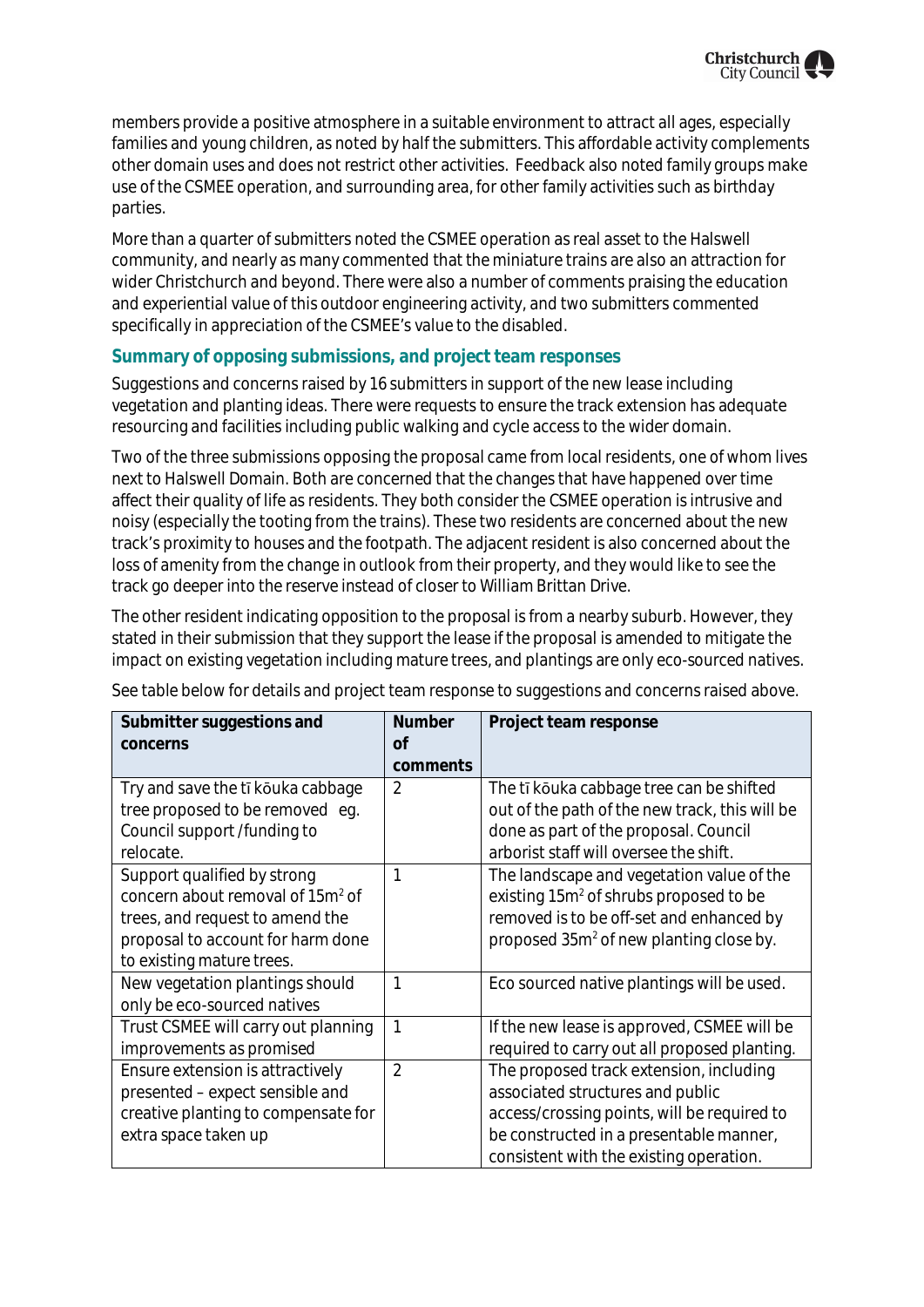|                                      |                | There will be an overall -increase in planted                                           |
|--------------------------------------|----------------|-----------------------------------------------------------------------------------------|
|                                      |                | area.                                                                                   |
| Protect wildlife on pond             | 1              | Council's Ecologist advises that pond<br>wildlife will not be effected by the proposal. |
| Don't obstruct the cycle way and     | $\overline{2}$ | The track extension won't affect the use of                                             |
| allow for widening as use increases  |                | cycleway. There is space and scope for any                                              |
|                                      |                | future cycleway expansion.                                                              |
| Provide two sets of cycle parking -  | 1              | Cycle parking requirements will be                                                      |
| near the toilets and near the        |                | considered as part of the consent                                                       |
| Halswell entrance to the railway     |                | applications CSMEE will be required to                                                  |
|                                      |                | apply for.                                                                              |
| Cycle access needed over the         | 1              | The proposed bridge will provide for                                                    |
| bridge                               |                | pedestrian access only. Cycle access to and                                             |
|                                      |                | through the Domain is via the nearby                                                    |
|                                      |                | Quarryman's Cycle Trail.                                                                |
| CCC need to place additional         | 1              | Signage encourages all parks users to take                                              |
| rubbish bins, or the placement of a  |                | home any rubbish. The need for provision of                                             |
| big bin that CSMEE have locked       |                | rubbish bins will continue to be monitored                                              |
| access to dispose of additional      |                | by Parks Advisors.                                                                      |
| rubbish, when they are operating.    |                |                                                                                         |
|                                      |                |                                                                                         |
| Need to provide for foot traffic on  | 3              | The proposal provides for pedestrian                                                    |
| the rail bridge over the creek to    |                | access over the bridge.                                                                 |
| continue to allow for access to      |                |                                                                                         |
| wider area                           |                |                                                                                         |
| Ensure there is public access to the | $\overline{2}$ | Public access to the pond will remain open                                              |
| pond outside specified CSMEE         |                | to all, outside the three specified CSMEE                                               |
| times                                |                | pond activity times.                                                                    |
| Need to increase the opening hours   | 1              | The CSMEE public train times are proposed                                               |
| to justify the proposal              |                | to remain the same (typically Sunday's 1-                                               |
|                                      |                | 4pm). The additional track loop is primarily                                            |
|                                      |                | for driver training and train testing, while                                            |
|                                      |                | the public can use the train on the other                                               |
|                                      |                | track loop.                                                                             |
| Make the lease affordable or free to | $\overline{2}$ | A lease will be consistent with Council's                                               |
| <b>CSMEE</b>                         |                | Sports Lease Charges Policy.                                                            |
| Opposing comments                    |                |                                                                                         |
| Tracks operation are intrusive to    | $\overline{2}$ | The model track, located in a Recreation                                                |
| the neighbourhood, noisy (trains     |                | Reserve, has operated successfully since                                                |
| constantly tooting) and too close    |                | 2003. CSMEE are obliged to operate within                                               |
| to houses in William Brittan Drive   |                | District Plan noise limits for the site, and it                                         |
|                                      |                | is understood the horn or other train noise                                             |
|                                      |                | does not breach the set limits. Despite                                                 |
|                                      |                | being within noise limits, as a gesture of                                              |
|                                      |                | good will in 2021, CSMEE halved the                                                     |
|                                      |                | amount of times they used the train horns                                               |
|                                      |                | (restricting the use of the horn to pedestrian                                          |
|                                      |                | crossing points and in the wooded area). It                                             |
|                                      |                | is noted the new lease proposal has                                                     |